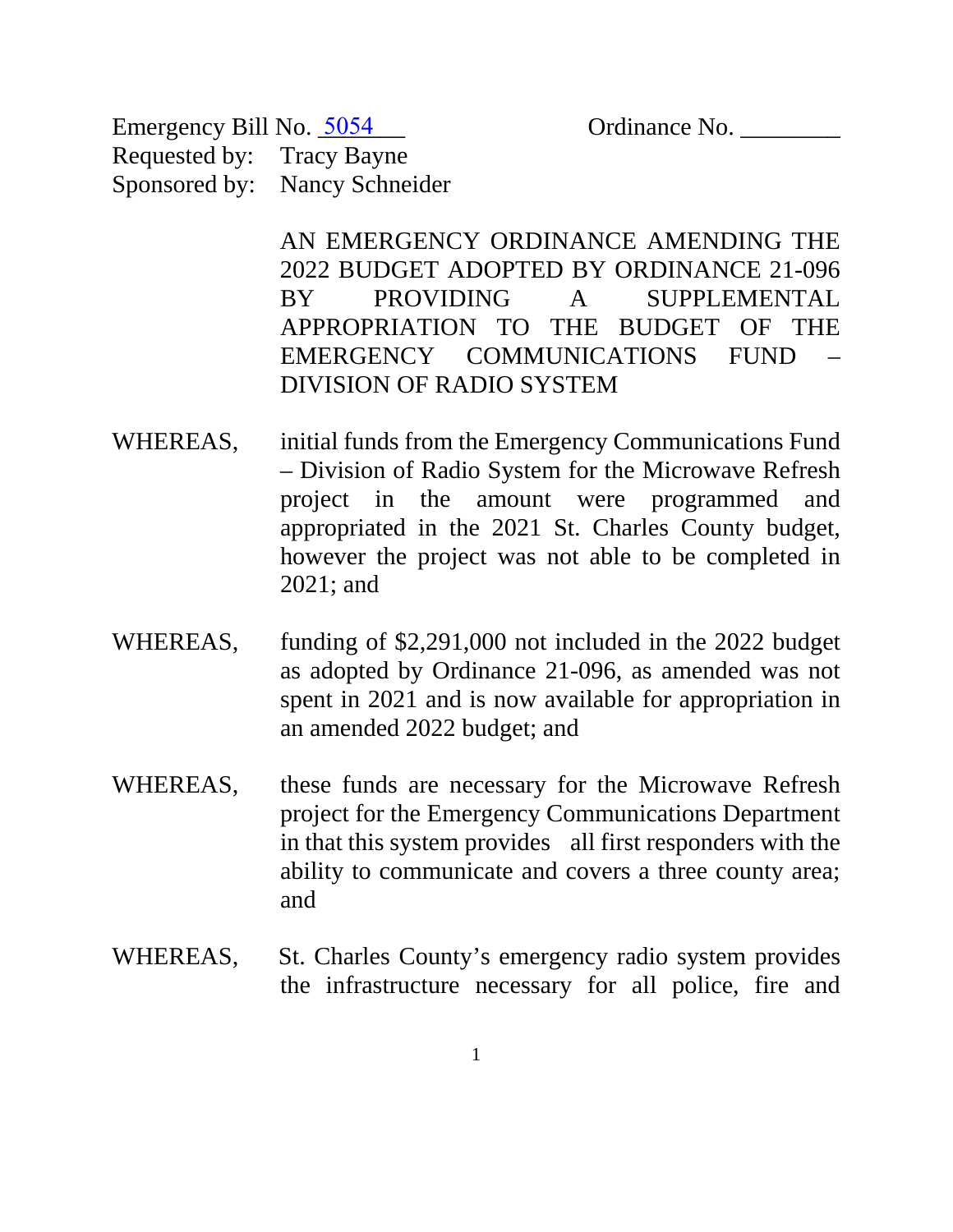emergency medical services radio communication as well as public works and for the County's 911 emergency service; and

- WHEREAS, the microwave network, which is the connecting system that transports the talk and data traffic of the radio system, is approaching its end of recommended useful life and needs to be replaced and updated; and
- WHEREAS, replacement of the existing microwave system owned by St. Charles County and maintained by the Division of Radio System is necessary to assure long-term continuity of St. Charles County's operations of its first responder emergency radio system; and
- WHEREAS, the initial funding for this project was approved in the 2021 Division of Radio System Budget, however delays associated with contract negotiations resulted in the lapse of the 2021 funds originally budgeted for this purpose back into the fund balance of the Division of Radio System; and
- WHEREAS, the St. Charles County Charter, Article VI, Section 6.206.1 provides that the County Council may by ordinance make supplemental appropriations if the County Executive certifies that there are available for appropriation revenues or additional fund balances in excess of those estimated in the budget; and
- WHEREAS, the County Executive has so certified in **EXHIBIT A** attached hereto; and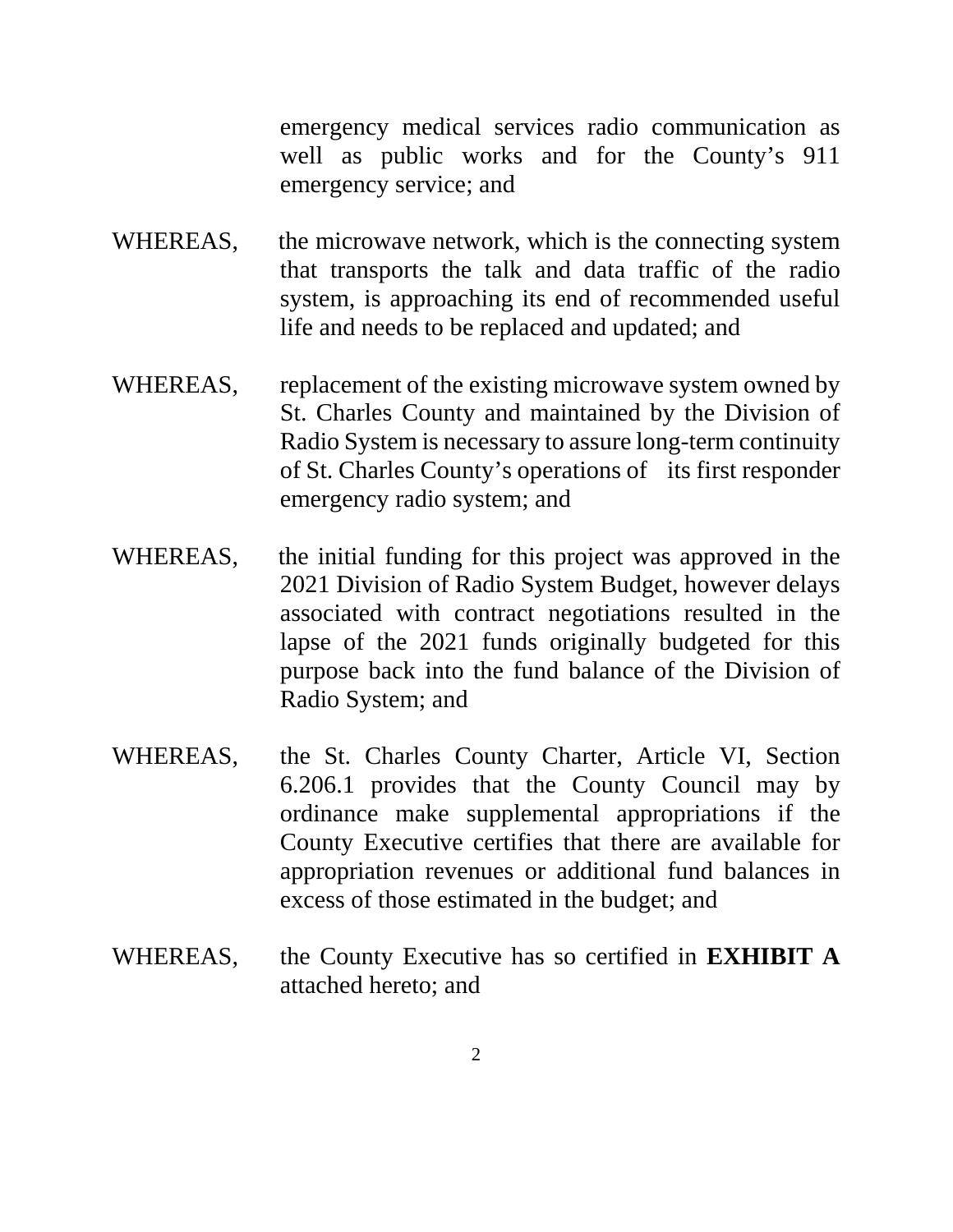WHEREAS, the emergency nature of this bill arises from the following circumstance: The Microwave Refresh project is a coordinated purchase between Jefferson, St. Louis and St. Charles counties which provides the basis of all first responders across the three counties with the ability to communicate. The three jurisdictions reached agreement with Nokia, the maker of the microwave system, and due to market shortages, Nokia has guaranteed their price only through March 31, 2022. The funds inadvertently not rolled to the 2022 budget when the project was not completed by the end of 2021 are necessary to support this purchase. Thus, this emergency bill provides the appropriation of the 2021 unspent funds necessary to purchase the microwave equipment and is necessary to meet a public emergency affecting the immediate preservation of the public peace, health, safety and welfare.

#### NOW, THEREFORE, BE IT ORDAINED BY THE COUNTY COUNCIL OF ST. CHARLES COUNTY, MISSOURI, AS FOLLOWS:

Section 1. The budget of St. Charles County, Missouri, for fiscal year 2022 as adopted by Ordinance 21-096, in the budget of the Emergency Communications Fund, Radio System Division, is hereby amended by deleting the original allocation of \$2,305,000 in Radio Equipment line item 2737320-47455, Radio Equipment, and inserting in lieu thereof the amended amount of \$4,596,000 (an increase of \$2,291,000).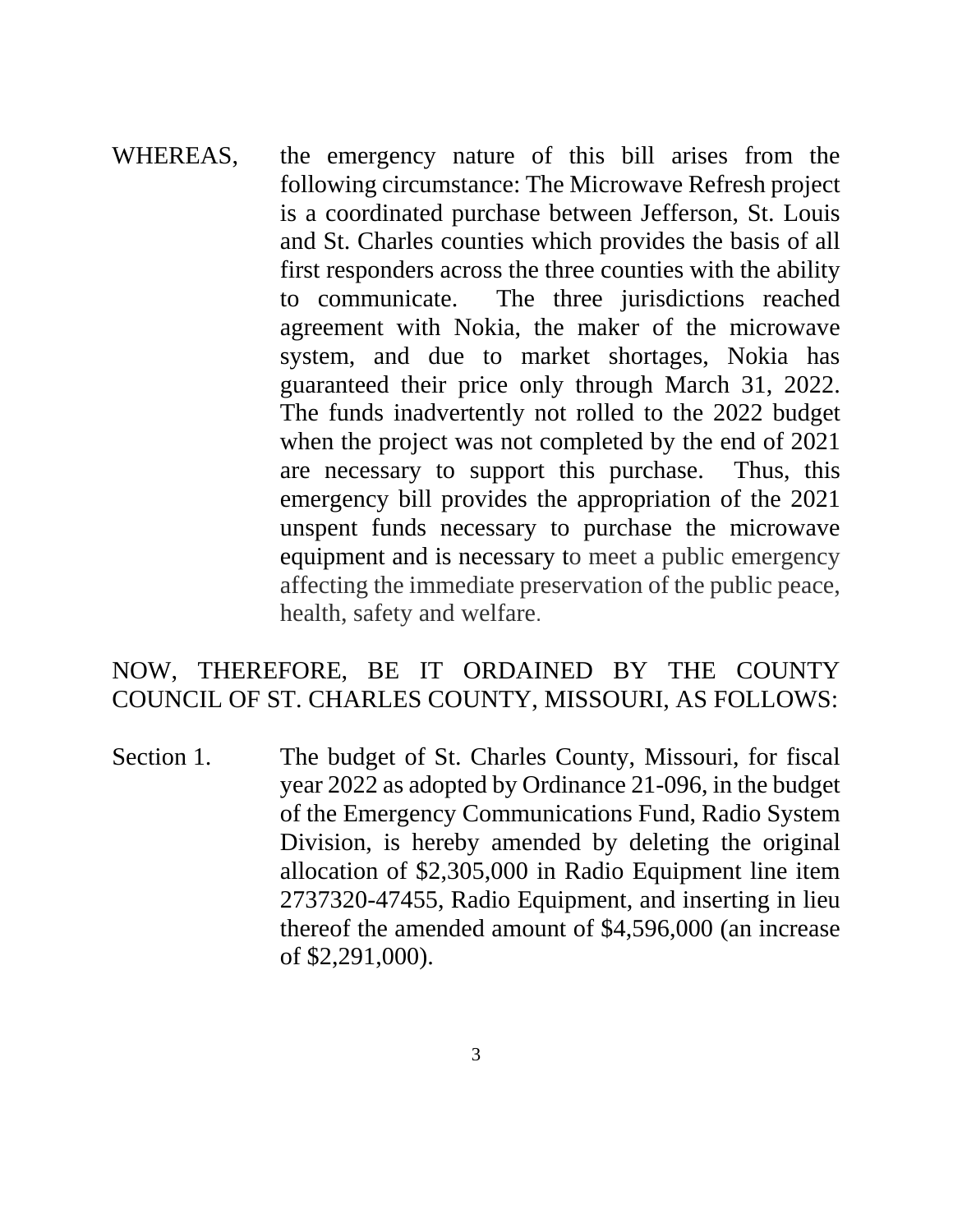- Section 2. The Council hereby adopts this emergency ordinances to meet a public emergency affecting the immediate preservation of the public peace, health, safety and welfare.
- Section 3. This ordinance shall be in full force and effect from and after the date of passage and approval as set out in Article II, Section 2.605 of the Charter and the agreements authorized hereby shall be effective upon lawful execution.

### DATE PASSED

## DATE APPROVED BY COUNTY EXECUTIVE

\_\_\_\_\_\_\_\_\_\_\_\_\_\_\_\_\_\_\_\_\_\_\_\_\_\_\_\_\_\_\_\_\_\_\_\_\_\_\_\_\_

### CHAIR OF THE COUNCIL

# COUNTY EXECUTIVE

ATTEST:

l

COUNTY REGISTRAR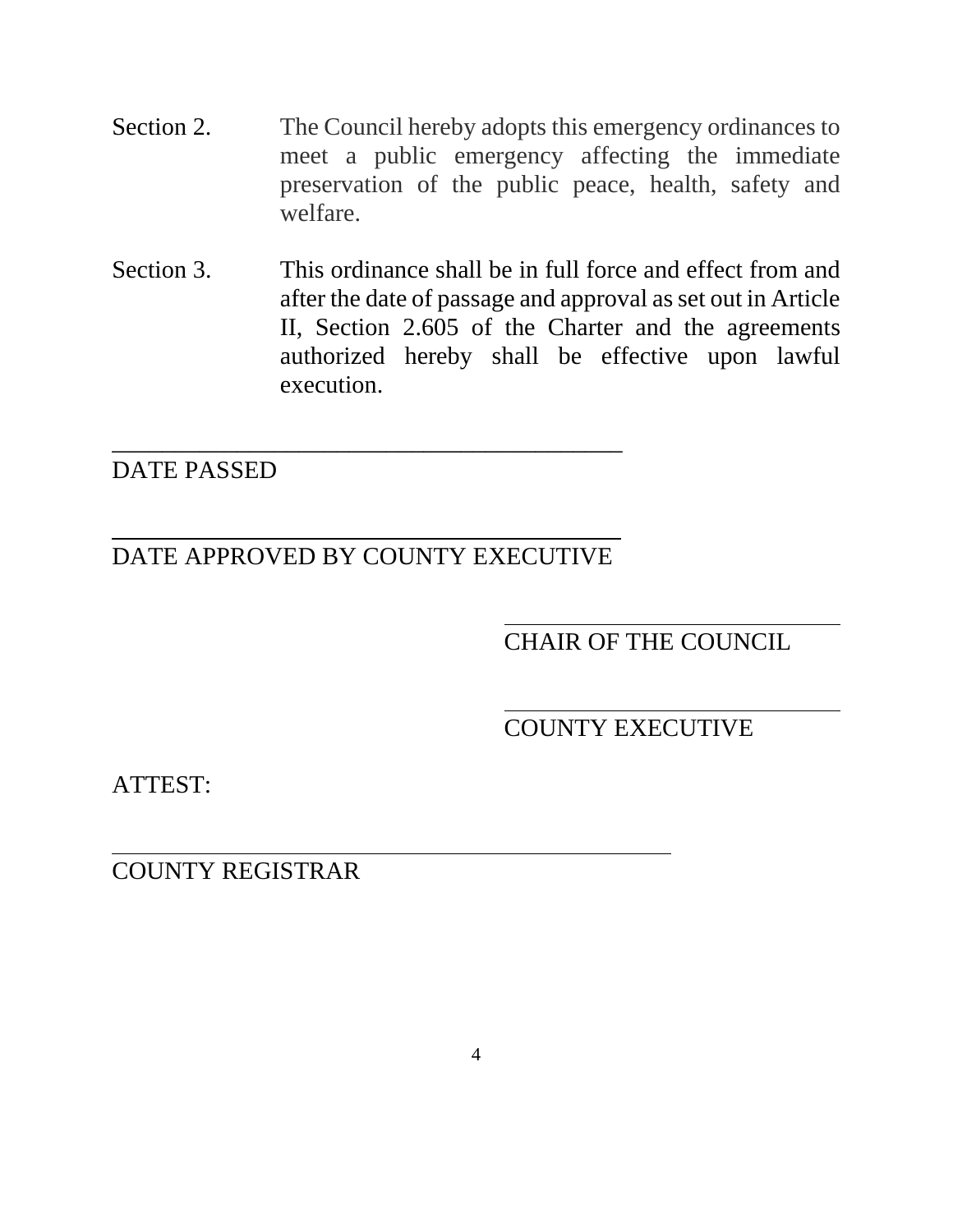#### CERTIFICATE OF DIRECTOR OF FINANCE

I certify that there is a balance otherwise unencumbered to the credit of the appropriation to which this ordinance is chargeable, and a cash balance otherwise unencumbered in the treasury to the credit of the fund from which payment is to be made, each sufficient to meet this obligation.

Director of Finance

Date

 $\overline{a}$ 

l

3-22.E.Emergency.Finance.Emergency Communications.Budget Adjustment.Radio System Division